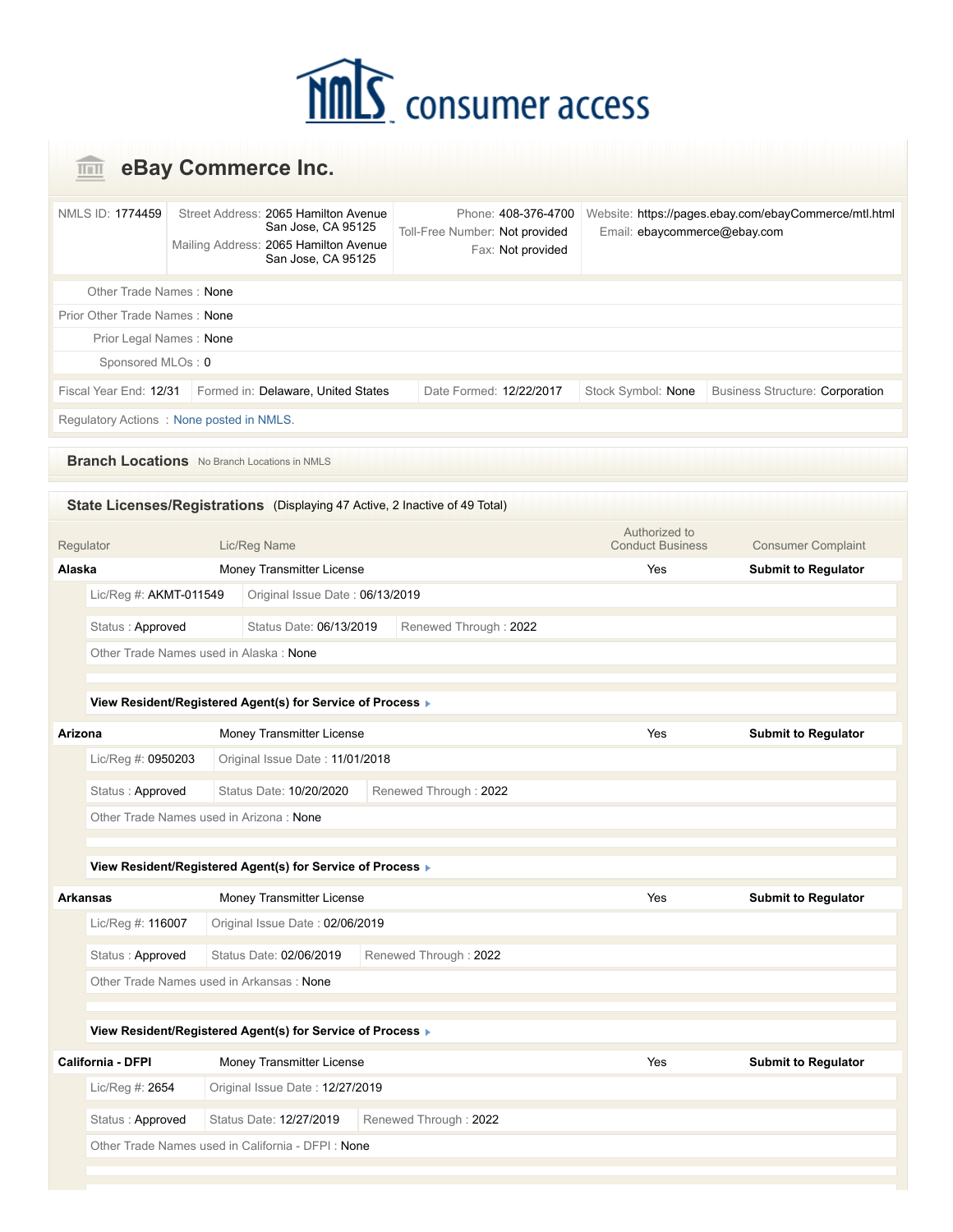|         |                                       | View Resident/Registered Agent(s) for Service of Process ▶               |                       |     |                            |
|---------|---------------------------------------|--------------------------------------------------------------------------|-----------------------|-----|----------------------------|
|         | Colorado - DOB                        | Money Transmitters License                                               |                       | Yes | <b>Submit to Regulator</b> |
|         | Lic/Reg #: 500275                     | Original Issue Date: 04/15/2021                                          |                       |     |                            |
|         | Status: Approved                      | Status Date: 04/15/2021                                                  | Renewed Through: 2022 |     |                            |
|         |                                       | Other Trade Names used in Colorado - DOB : None                          |                       |     |                            |
|         |                                       |                                                                          |                       |     |                            |
|         |                                       | View Resident/Registered Agent(s) for Service of Process ▶               |                       |     |                            |
|         | <b>Connecticut</b>                    | Money Transmission License                                               |                       | Yes | <b>Submit to Regulator</b> |
|         | Lic/Reg #: MT-1774459                 | Original Issue Date: 05/10/2019                                          |                       |     |                            |
|         | Status: Approved                      | Status Date: 10/28/2020                                                  | Renewed Through: 2022 |     |                            |
|         |                                       | Other Trade Names used in Connecticut: None                              |                       |     |                            |
|         |                                       | View Resident/Registered Agent(s) for Service of Process ▶               |                       |     |                            |
|         | <b>Delaware</b>                       | Check Seller, Money Transmitter License                                  |                       | Yes | <b>Submit to Regulator</b> |
|         | Lic/Reg #: 027591                     | Original Issue Date: 05/28/2019                                          |                       |     |                            |
|         | Status: Approved                      | Status Date: 06/15/2020                                                  | Renewed Through: 2022 |     |                            |
|         |                                       | Other Trade Names used in Delaware: None                                 |                       |     |                            |
|         |                                       |                                                                          |                       |     |                            |
|         |                                       | View Resident/Registered Agent(s) for Service of Process ▶               |                       |     |                            |
|         | <b>District of Columbia</b>           | Money Transmitter License                                                |                       | Yes | <b>Submit to Regulator</b> |
|         | Lic/Reg #: MTR1774459                 | Original Issue Date: 02/06/2019                                          |                       |     |                            |
|         | Status: Approved                      | Status Date: 02/06/2019                                                  | Renewed Through: 2022 |     |                            |
|         |                                       | Other Trade Names used in District of Columbia: None                     |                       |     |                            |
|         |                                       |                                                                          |                       |     |                            |
|         |                                       | View Resident/Registered Agent(s) for Service of Process ▶               |                       |     |                            |
| Georgia | Lic/Reg #: 64214                      | Seller of Payment Instruments License<br>Original Issue Date: 01/16/2019 |                       | Yes | <b>Submit to Regulator</b> |
|         |                                       |                                                                          |                       |     |                            |
|         | Status: Approved                      | Status Date: 01/16/2019<br>Other Trade Names used in Georgia: None       | Renewed Through: 2022 |     |                            |
|         |                                       |                                                                          |                       |     |                            |
|         |                                       | View Resident/Registered Agent(s) for Service of Process                 |                       |     |                            |
| Hawaii  |                                       | Money Transmitter License                                                |                       | Yes | <b>Submit to Regulator</b> |
|         | Lic/Reg #: HIMT125                    | Original Issue Date: 06/14/2021                                          |                       |     |                            |
|         | Status: Approved                      | Status Date: 06/14/2021                                                  | Renewed Through: 2022 |     |                            |
|         |                                       | Other Trade Names used in Hawaii: None                                   |                       |     |                            |
|         |                                       |                                                                          |                       |     |                            |
|         |                                       | View Resident/Registered Agent(s) for Service of Process ▶               |                       |     |                            |
| Idaho   |                                       | Money Transmitters                                                       |                       | Yes | <b>Submit to Regulator</b> |
|         | Lic/Reg #: MTL-253                    | Original Issue Date: 12/24/2019                                          |                       |     |                            |
|         | Status: Approved                      | Status Date: 12/24/2019                                                  | Renewed Through: 2022 |     |                            |
|         | Other Trade Names used in Idaho: None |                                                                          |                       |     |                            |
|         |                                       |                                                                          |                       |     |                            |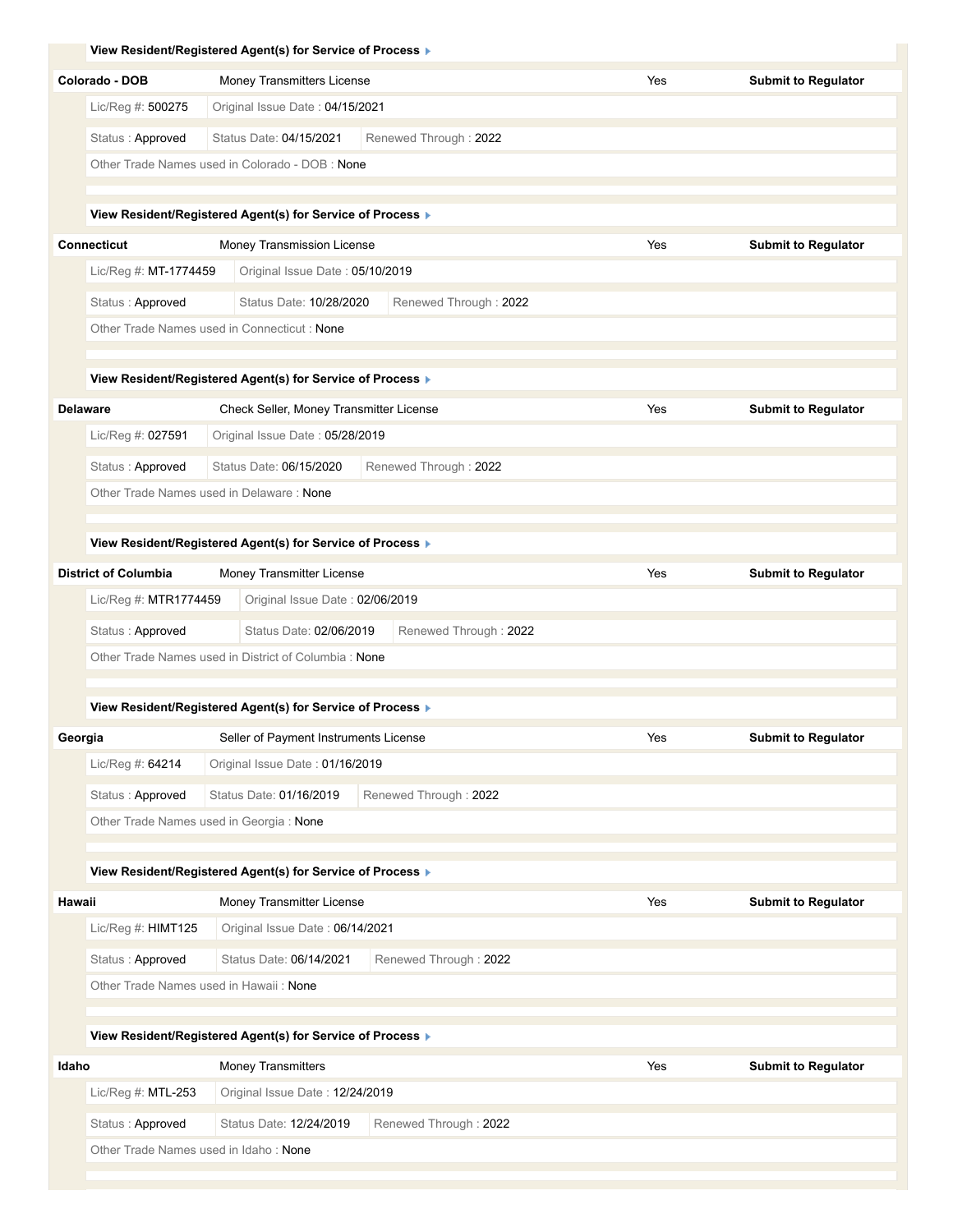|                                             | View Resident/Registered Agent(s) for Service of Process ▶ |                       |     |                            |
|---------------------------------------------|------------------------------------------------------------|-----------------------|-----|----------------------------|
| <b>Illinois</b>                             | Money Transmitter License                                  |                       | Yes | <b>Submit to Regulator</b> |
| Lic/Reg #: $MT.0000354$                     | Original Issue Date: 06/14/2019                            |                       |     |                            |
| Status: Approved                            | Status Date: 06/14/2019                                    | Renewed Through: 2022 |     |                            |
| Other Trade Names used in Illinois: None    |                                                            |                       |     |                            |
|                                             |                                                            |                       |     |                            |
|                                             | View Resident/Registered Agent(s) for Service of Process ▶ |                       |     |                            |
| <b>Indiana-DFI</b>                          | Money Transmitter License                                  |                       | Yes | <b>Submit to Regulator</b> |
| Lic/Reg #: 41034                            | Original Issue Date: 01/22/2019                            |                       |     |                            |
| Status: Approved                            | Status Date: 01/22/2019                                    | Renewed Through: 2022 |     |                            |
| Other Trade Names used in Indiana-DFI: None |                                                            |                       |     |                            |
|                                             |                                                            |                       |     |                            |
|                                             | View Resident/Registered Agent(s) for Service of Process ▶ |                       |     |                            |
| lowa                                        | Money Services License                                     |                       | Yes | <b>Submit to Regulator</b> |
| Lic/Reg #: 2018-0153                        | Original Issue Date: 12/07/2018                            |                       |     |                            |
| Status: Approved                            | Status Date: 12/07/2018                                    | Renewed Through: 2022 |     |                            |
| Other Trade Names used in lowa: None        |                                                            |                       |     |                            |
|                                             |                                                            |                       |     |                            |
|                                             | View Resident/Registered Agent(s) for Service of Process ▶ |                       |     |                            |
| Kansas                                      | Money Transmitter License                                  |                       | Yes | <b>Submit to Regulator</b> |
| Lic/Reg #: MT.0000149                       | Original Issue Date: 03/27/2019                            |                       |     |                            |
| Status: Approved                            | Status Date: 03/27/2019                                    | Renewed Through: 2022 |     |                            |
| Other Trade Names used in Kansas: None      |                                                            |                       |     |                            |
|                                             |                                                            |                       |     |                            |
|                                             | View Resident/Registered Agent(s) for Service of Process ▶ |                       |     |                            |
| Kentucky                                    | Money Transmitter License                                  |                       | Yes | <b>Submit to Regulator</b> |
| Lic/Reg #: SC700789                         | Original Issue Date: 03/15/2019                            |                       |     |                            |
| Status: Approved                            | Status Date: 03/15/2019                                    | Renewed Through: 2022 |     |                            |
| Other Trade Names used in Kentucky: None    |                                                            |                       |     |                            |
|                                             |                                                            |                       |     |                            |
|                                             | View Resident/Registered Agent(s) for Service of Process > |                       |     |                            |
| Louisiana                                   | Sale of Checks and Money Transmitters                      |                       | Yes | <b>Submit to Regulator</b> |
| Lic/Reg #: None                             | Original Issue Date: 09/03/2019                            |                       |     |                            |
| Status: Approved                            | Status Date: 09/03/2019                                    | Renewed Through: 2022 |     |                            |
| Other Trade Names used in Louisiana: None   |                                                            |                       |     |                            |
|                                             |                                                            |                       |     |                            |
|                                             | View Resident/Registered Agent(s) for Service of Process ▶ |                       |     |                            |
| <b>Maine</b>                                | Money Transmitter License                                  |                       | Yes | <b>Submit to Regulator</b> |
|                                             |                                                            |                       |     |                            |
| Lic/Reg #: None                             | Original Issue Date: 09/10/2019                            |                       |     |                            |
| Status: Approved                            | Status Date: 09/10/2019                                    | Renewed Through: 2022 |     |                            |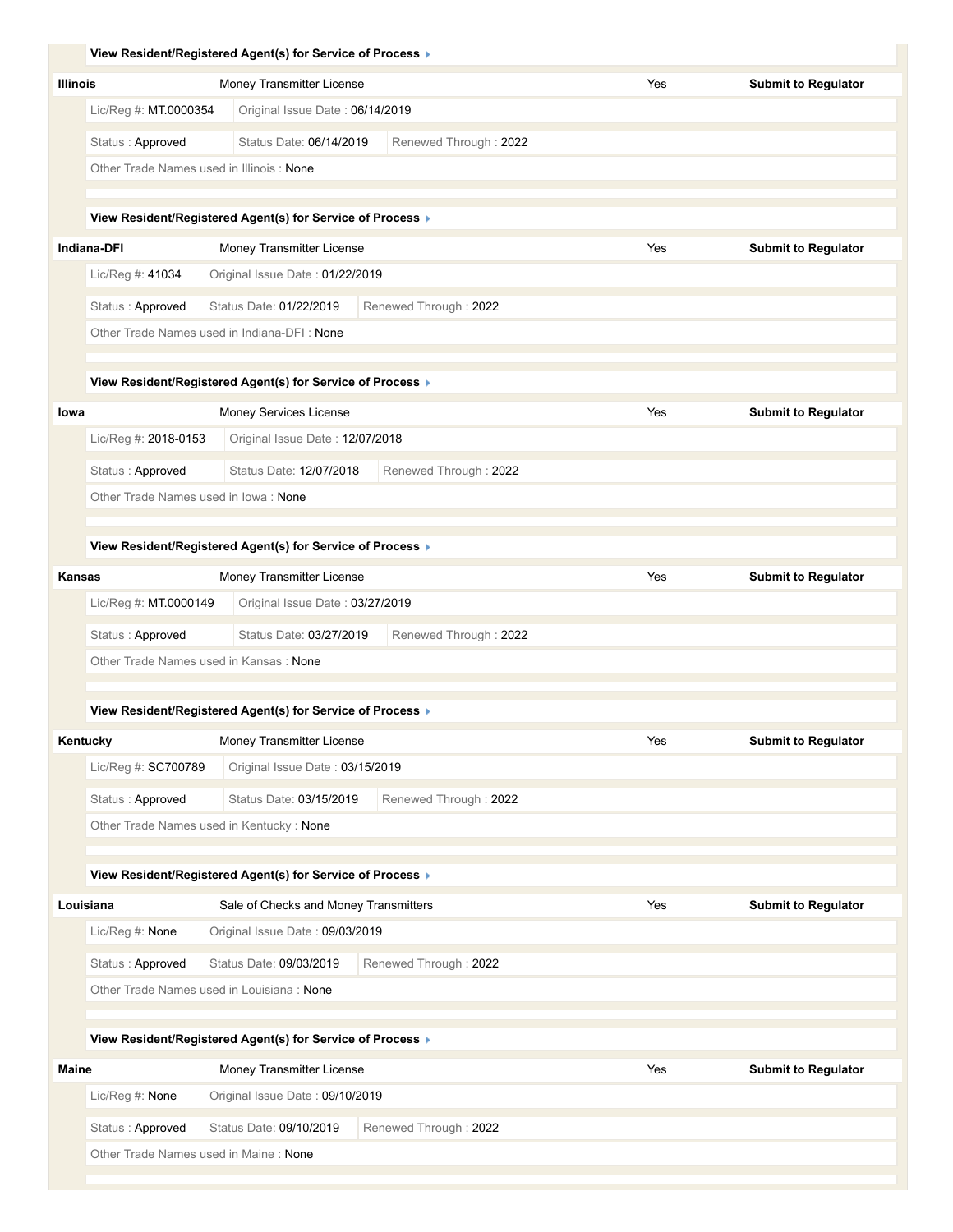|                                                              | View Resident/Registered Agent(s) for Service of Process ▶                      |                       |     |                            |
|--------------------------------------------------------------|---------------------------------------------------------------------------------|-----------------------|-----|----------------------------|
| Maryland                                                     | Money Transmitter License                                                       |                       | Yes | <b>Submit to Regulator</b> |
| Lic/Reg #: 1774459                                           | Original Issue Date: 01/16/2019                                                 |                       |     |                            |
| Status: Approved                                             | Status Date: 10/22/2021                                                         | Renewed Through: 2022 |     |                            |
| Other Trade Names used in Maryland: None                     |                                                                                 |                       |     |                            |
|                                                              |                                                                                 |                       |     |                            |
|                                                              | View Resident/Registered Agent(s) for Service of Process ▶                      |                       |     |                            |
| Michigan                                                     | Money Transmitter License                                                       |                       | Yes | <b>Submit to Regulator</b> |
| Lic/Reg #: MT0021917                                         | Original Issue Date: 01/01/2019                                                 |                       |     |                            |
| Status: Approved                                             | Status Date: 11/01/2020                                                         | Renewed Through: 2022 |     |                            |
| Other Trade Names used in Michigan: None                     |                                                                                 |                       |     |                            |
|                                                              |                                                                                 |                       |     |                            |
|                                                              | View Resident/Registered Agent(s) for Service of Process ▶                      |                       |     |                            |
| <b>Minnesota</b>                                             | Money Transmitter License                                                       |                       | Yes | <b>Submit to Regulator</b> |
| Lic/Reg #: MN-MT-1774459                                     | Original Issue Date: 02/05/2020                                                 |                       |     |                            |
| Status: Approved                                             | Status Date: 03/29/2022                                                         | Renewed Through: 2022 |     |                            |
| Other Trade Names used in Minnesota: None                    |                                                                                 |                       |     |                            |
|                                                              |                                                                                 |                       |     |                            |
|                                                              | View Resident/Registered Agent(s) for Service of Process ▶                      |                       |     |                            |
| <b>Mississippi</b>                                           | Money Transmitter License                                                       |                       | Yes | <b>Submit to Regulator</b> |
| Lic/Reg #: 1774459                                           | Original Issue Date: 12/30/2019                                                 |                       |     |                            |
| Status: Approved                                             | Status Date: 12/30/2019                                                         | Renewed Through: 2022 |     |                            |
| Other Trade Names used in Mississippi: None                  |                                                                                 |                       |     |                            |
|                                                              | View Resident/Registered Agent(s) for Service of Process ▶                      |                       |     |                            |
|                                                              |                                                                                 |                       |     |                            |
| Missouri                                                     | Sale of Checks and Money Transmitter License<br>Original Issue Date: 12/17/2018 |                       | Yes | <b>Submit to Regulator</b> |
| Lic/Reg #: MO-23-8481                                        |                                                                                 |                       |     |                            |
| Status: Approved                                             | Status Date: 04/14/2022                                                         | Renewed Through: 2022 |     |                            |
| Other Trade Names used in Missouri: None                     |                                                                                 |                       |     |                            |
|                                                              | View Resident/Registered Agent(s) for Service of Process ▶                      |                       |     |                            |
| Nebraska                                                     | Money Transmitter License                                                       |                       | Yes | <b>Submit to Regulator</b> |
| Lic/Reg #: None                                              | Original Issue Date: 09/19/2019                                                 |                       |     |                            |
|                                                              |                                                                                 |                       |     |                            |
| Status: Approved<br>Other Trade Names used in Nebraska: None | Status Date: 09/19/2019                                                         | Renewed Through: 2022 |     |                            |
|                                                              |                                                                                 |                       |     |                            |
|                                                              | View Resident/Registered Agent(s) for Service of Process >                      |                       |     |                            |
| Nevada - FID                                                 | Money Transmitter License                                                       |                       | Yes | <b>Submit to Regulator</b> |
| Lic/Reg #: MT11111                                           | Original Issue Date: 12/13/2019                                                 |                       |     |                            |
| Status: Approved                                             | Status Date: 12/13/2019                                                         | Renewed Through: 2022 |     |                            |
| Other Trade Names used in Nevada - FID: None                 |                                                                                 |                       |     |                            |
|                                                              |                                                                                 |                       |     |                            |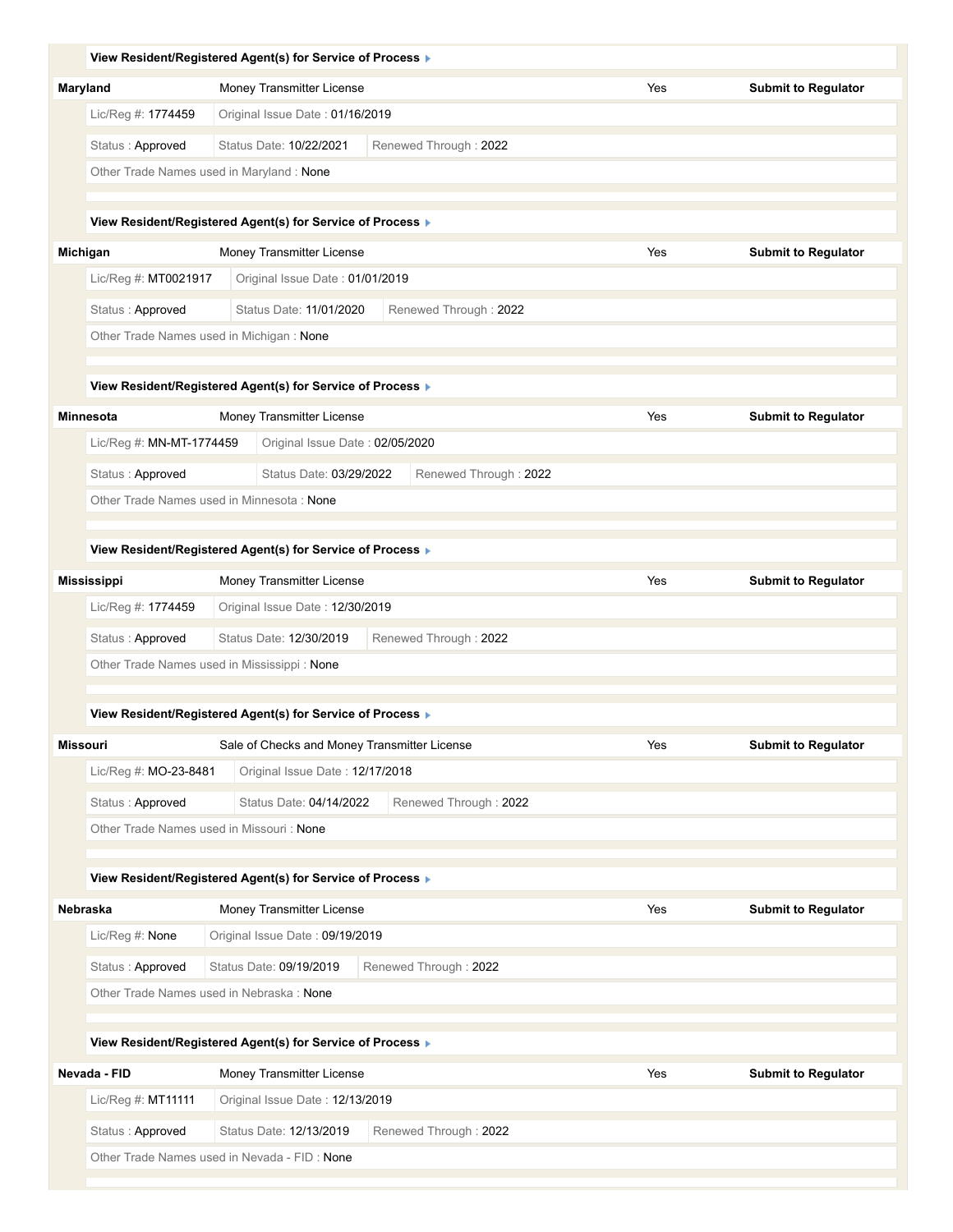|                   |                                      | View Resident/Registered Agent(s) for Service of Process ▶ |                       |     |                            |
|-------------------|--------------------------------------|------------------------------------------------------------|-----------------------|-----|----------------------------|
|                   | <b>New Hampshire</b>                 | Money Transmitter License                                  |                       | Yes | <b>Submit to Regulator</b> |
|                   | Lic/Reg #: 22634-MT                  | Original Issue Date: 12/20/2018                            |                       |     |                            |
|                   | Status: Approved                     | Status Date: 12/20/2018                                    | Renewed Through: 2022 |     |                            |
|                   |                                      | Other Trade Names used in New Hampshire: None              |                       |     |                            |
|                   |                                      |                                                            |                       |     |                            |
|                   |                                      | View Resident/Registered Agent(s) for Service of Process ▶ |                       |     |                            |
| <b>New Mexico</b> |                                      | Money Transmission License                                 |                       | Yes | <b>Submit to Regulator</b> |
|                   | Lic/Reg #: None                      | Original Issue Date: 02/04/2020                            |                       |     |                            |
|                   | Status: Approved                     | Status Date: 02/04/2020                                    | Renewed Through: 2022 |     |                            |
|                   |                                      | Other Trade Names used in New Mexico: None                 |                       |     |                            |
|                   |                                      | View Resident/Registered Agent(s) for Service of Process ▶ |                       |     |                            |
| <b>New York</b>   |                                      | Money Transmitter License                                  |                       | Yes | <b>Submit to Regulator</b> |
|                   | Lic/Reg #: None                      | Original Issue Date: 07/02/2020                            |                       |     |                            |
|                   | Status: Approved                     | Status Date: 07/02/2020                                    | Renewed Through: 2022 |     |                            |
|                   |                                      | Other Trade Names used in New York: None                   |                       |     |                            |
|                   |                                      |                                                            |                       |     |                            |
|                   |                                      | View Resident/Registered Agent(s) for Service of Process ▶ |                       |     |                            |
|                   | <b>North Carolina</b>                | Money Transmitter License                                  |                       | Yes | <b>Submit to Regulator</b> |
|                   | Lic/Reg #: 190546                    | Original Issue Date: 11/16/2020                            |                       |     |                            |
|                   | Status: Approved                     | Status Date: 11/16/2020                                    | Renewed Through: 2022 |     |                            |
|                   |                                      | Other Trade Names used in North Carolina: None             |                       |     |                            |
|                   |                                      |                                                            |                       |     |                            |
|                   |                                      | View Resident/Registered Agent(s) for Service of Process ▶ |                       |     |                            |
|                   | <b>North Dakota</b>                  | Money Transmitter License                                  |                       | Yes | <b>Submit to Regulator</b> |
|                   | Lic/Reg #: MT103408                  | Original Issue Date: 02/14/2019                            |                       |     |                            |
|                   | Status: Approved                     | Status Date: 02/14/2019                                    | Renewed Through: 2022 |     |                            |
|                   |                                      | Other Trade Names used in North Dakota: None               |                       |     |                            |
|                   |                                      | View Resident/Registered Agent(s) for Service of Process ▶ |                       |     |                            |
| Ohio              |                                      | Money Transmitter License                                  |                       | Yes | <b>Submit to Regulator</b> |
|                   | Lic/Reg #: OHMT157                   | Original Issue Date: 02/21/2019                            |                       |     |                            |
|                   | Status: Approved                     | Status Date: 02/21/2019                                    | Renewed Through: 2022 |     |                            |
|                   | Other Trade Names used in Ohio: None |                                                            |                       |     |                            |
|                   |                                      |                                                            |                       |     |                            |
|                   |                                      | View Resident/Registered Agent(s) for Service of Process ▶ |                       |     |                            |
|                   | Oklahoma - DOB                       | Money Transmission License                                 |                       | Yes | <b>Submit to Regulator</b> |
|                   | Lic/Reg #: OKDOB001                  | Original Issue Date: 02/08/2019                            |                       |     |                            |
|                   | Status: Approved                     | Status Date: 02/08/2019                                    | Renewed Through: 2022 |     |                            |
|                   |                                      | Other Trade Names used in Oklahoma - DOB : None            |                       |     |                            |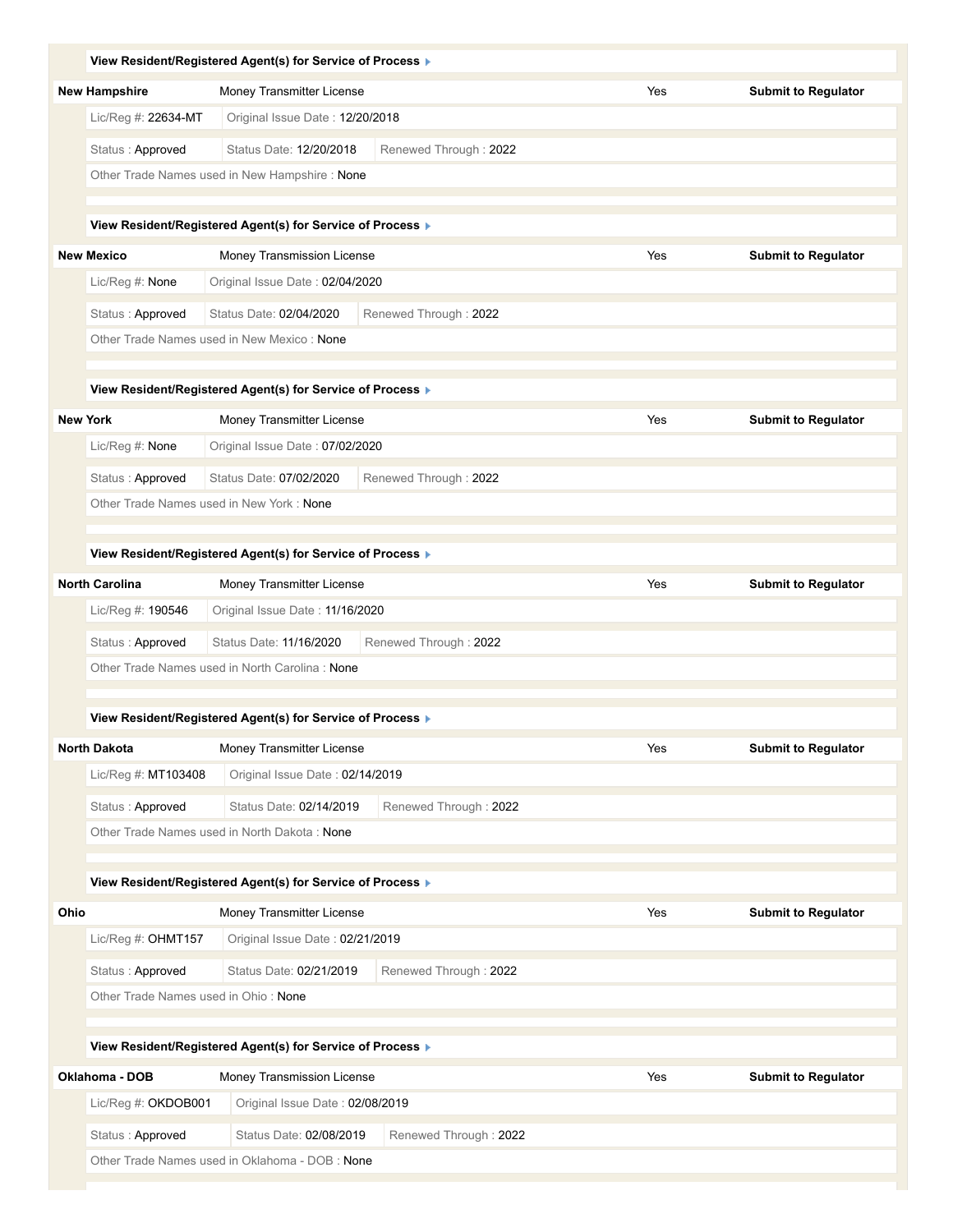| View Resident/Registered Agent(s) for Service of Process ▶                        |                   |                                                              |                       |     |                            |
|-----------------------------------------------------------------------------------|-------------------|--------------------------------------------------------------|-----------------------|-----|----------------------------|
| Oregon                                                                            |                   | Money Transmitter License                                    |                       | Yes | <b>Submit to Regulator</b> |
| Lic/Reg #: 30222                                                                  |                   | Original Issue Date: 03/18/2019                              |                       |     |                            |
| Status: Approved                                                                  |                   | Status Date: 03/18/2019                                      | Renewed Through: 2022 |     |                            |
| Other Trade Names used in Oregon: None                                            |                   |                                                              |                       |     |                            |
| View Resident/Registered Agent(s) for Service of Process ▶                        |                   |                                                              |                       |     |                            |
| Pennsylvania                                                                      | Money Transmitter |                                                              |                       | Yes | <b>Submit to Regulator</b> |
| Lic/Reg #: 76217                                                                  |                   | Original Issue Date: 08/18/2020                              |                       |     |                            |
| Status: Approved                                                                  |                   | Status Date: 08/18/2020                                      | Renewed Through: 2022 |     |                            |
| Other Trade Names used in Pennsylvania : None                                     |                   |                                                              |                       |     |                            |
| View Resident/Registered Agent(s) for Service of Process ▶                        |                   |                                                              |                       |     |                            |
| <b>Puerto Rico</b>                                                                |                   | Money Transmitter License                                    |                       | Yes | <b>Submit to Regulator</b> |
| Lic/Req #: TM-084                                                                 |                   | Original Issue Date: 12/26/2018                              |                       |     |                            |
| Status: Approved                                                                  |                   | Status Date: 12/26/2018                                      | Renewed Through: 2022 |     |                            |
| Other Trade Names used in Puerto Rico: None                                       |                   |                                                              |                       |     |                            |
| View Resident/Registered Agent(s) for Service of Process ▶                        |                   |                                                              |                       |     |                            |
| Rhode Island                                                                      |                   | <b>Currency Transmitter</b>                                  |                       | Yes | <b>Submit to Regulator</b> |
| Lic/Reg #: 20203920CT                                                             |                   | Original Issue Date: 01/01/2020                              |                       |     |                            |
| Status: Approved                                                                  |                   | Status Date: 10/01/2020                                      | Renewed Through: 2022 |     |                            |
| Other Trade Names used in Rhode Island: None                                      |                   |                                                              |                       |     |                            |
| View Resident/Registered Agent(s) for Service of Process ▶                        |                   |                                                              |                       |     |                            |
| <b>Rhode Island</b>                                                               |                   | <b>Electronic Money Transfers</b>                            |                       | No  | <b>Submit to Regulator</b> |
| Lic/Reg #: 20193739MT                                                             |                   | Original Issue Date: 03/19/2019                              |                       |     |                            |
| Status: Voluntary Surrender                                                       |                   | Status Date: 01/01/2020                                      | Renewed Through: None |     |                            |
| Other Trade Names used in Rhode Island: None                                      |                   |                                                              |                       |     |                            |
|                                                                                   |                   |                                                              |                       |     |                            |
| View Resident/Registered Agent(s) for Service of Process ▶<br><b>Rhode Island</b> | Sales of Checks   |                                                              |                       | No  |                            |
| Lic/Reg #: 20193738SC                                                             |                   | Original Issue Date: 03/19/2019                              |                       |     | <b>Submit to Regulator</b> |
| Status: Voluntary Surrender                                                       |                   | Status Date: 01/01/2020                                      | Renewed Through: None |     |                            |
| Other Trade Names used in Rhode Island: None                                      |                   |                                                              |                       |     |                            |
| View Resident/Registered Agent(s) for Service of Process ▶                        |                   |                                                              |                       |     |                            |
| <b>South Carolina-AG</b>                                                          |                   |                                                              |                       |     |                            |
| Lic/Reg #: None                                                                   |                   | Money Transmitter License<br>Original Issue Date: 05/15/2019 |                       | Yes | <b>Submit to Regulator</b> |
|                                                                                   |                   |                                                              |                       |     |                            |
| Status: Approved                                                                  |                   | Status Date: 05/15/2019                                      | Renewed Through: 2022 |     |                            |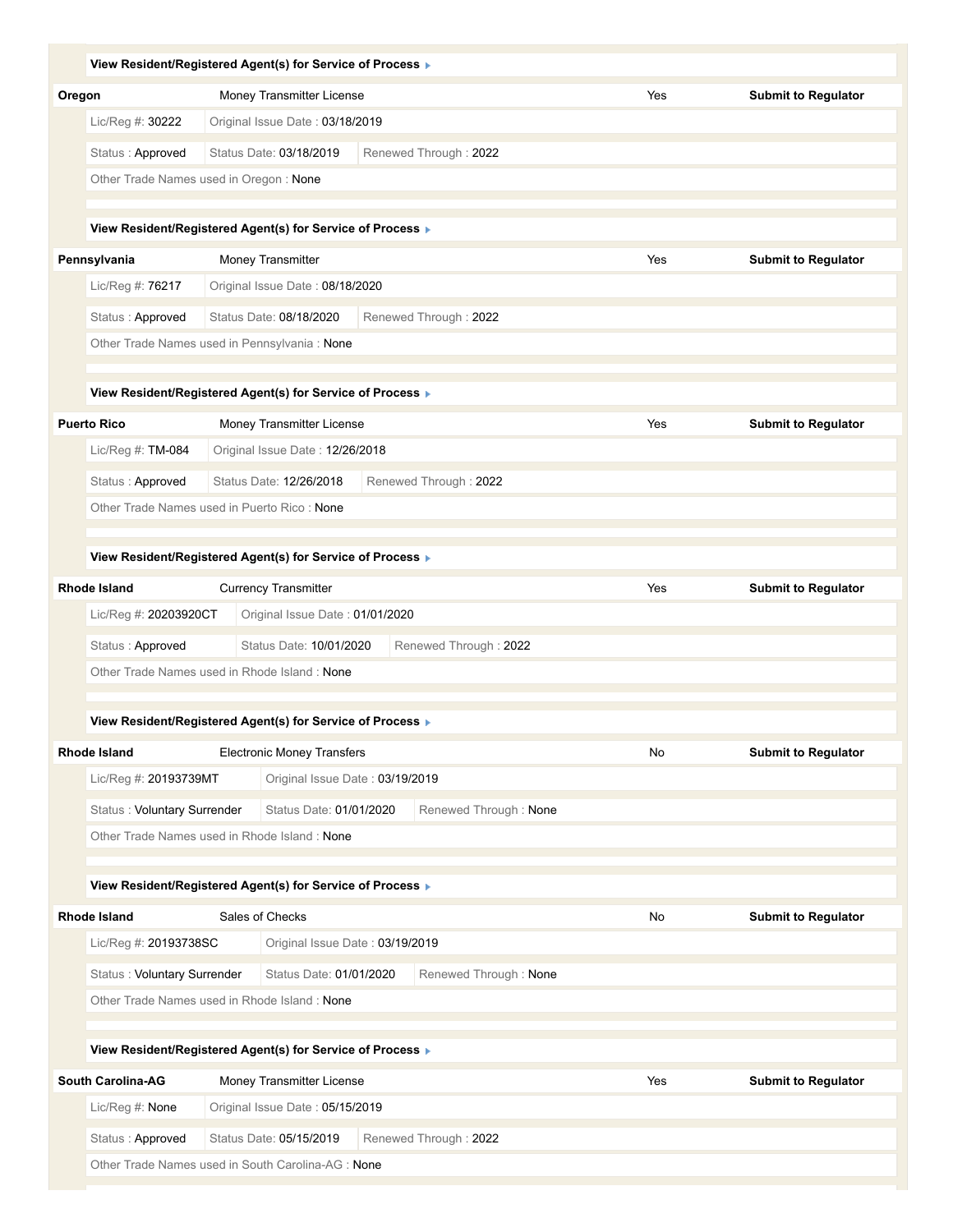|          | View Resident/Registered Agent(s) for Service of Process ▶    |                                                |                                                  |     |                            |
|----------|---------------------------------------------------------------|------------------------------------------------|--------------------------------------------------|-----|----------------------------|
|          | <b>South Dakota</b>                                           | Money Transmitter License                      |                                                  | Yes | <b>Submit to Regulator</b> |
|          | Lic/Reg #: 1774459.MT                                         | Original Issue Date: 10/23/2018                |                                                  |     |                            |
|          | Status: Approved                                              | Status Date: 10/23/2018                        | Renewed Through: 2022                            |     |                            |
|          | Other Trade Names used in South Dakota: None                  |                                                |                                                  |     |                            |
|          |                                                               |                                                |                                                  |     |                            |
|          | View Resident/Registered Agent(s) for Service of Process ▶    |                                                |                                                  |     |                            |
|          | <b>Tennessee</b>                                              | Money Transmitter License                      |                                                  | Yes | <b>Submit to Regulator</b> |
|          | Lic/Reg #: 1774459                                            | Original Issue Date: 03/18/2019                |                                                  |     |                            |
|          | Status: Approved<br>Other Trade Names used in Tennessee: None | Status Date: 03/18/2019                        | Renewed Through: 2022                            |     |                            |
|          |                                                               |                                                |                                                  |     |                            |
|          | View Resident/Registered Agent(s) for Service of Process ▶    |                                                |                                                  |     |                            |
|          | Texas - DOB                                                   | Money Transmitter License                      |                                                  | Yes | <b>Submit to Regulator</b> |
|          | Lic/Reg #: 3203                                               | Original Issue Date: 09/08/2020                |                                                  |     |                            |
|          | Status: Approved                                              | Status Date: 09/08/2020                        | Renewed Through: 2022                            |     |                            |
|          | Other Trade Names used in Texas - DOB : None                  |                                                |                                                  |     |                            |
|          |                                                               |                                                |                                                  |     |                            |
|          | View Resident/Registered Agent(s) for Service of Process ▶    |                                                |                                                  |     |                            |
|          | Utah-DFI                                                      | Money Transmitter License                      |                                                  | Yes | <b>Submit to Regulator</b> |
|          | Lic/Reg #: 167                                                | Original Issue Date: 04/11/2019                |                                                  |     |                            |
|          | Status: Approved                                              | Status Date: 04/11/2019                        | Renewed Through: 2022                            |     |                            |
|          | Other Trade Names used in Utah-DFI: None                      |                                                |                                                  |     |                            |
|          | View Resident/Registered Agent(s) for Service of Process ▶    |                                                |                                                  |     |                            |
|          | <b>Vermont</b>                                                | Money Transmitter                              |                                                  | Yes | <b>Submit to Regulator</b> |
|          | Lic/Reg #: 100-148                                            | Original Issue Date: 12/17/2019                |                                                  |     |                            |
|          | Status: Approved                                              | Status Date: 12/17/2019                        | Renewed Through: 2022                            |     |                            |
|          | Other Trade Names used in Vermont: None                       |                                                |                                                  |     |                            |
|          |                                                               |                                                |                                                  |     |                            |
|          | View Resident/Registered Agent(s) for Service of Process >    |                                                |                                                  |     |                            |
| Virginia |                                                               |                                                | Money Order Seller and Money Transmitter License | Yes | <b>Submit to Regulator</b> |
|          | Lic/Reg #: MO-364                                             | Original Issue Date: 07/19/2019                |                                                  |     |                            |
|          | Status: Approved                                              | Status Date: 08/14/2019                        | Renewed Through: 2022                            |     |                            |
|          | Other Trade Names used in Virginia : None                     |                                                |                                                  |     |                            |
|          |                                                               |                                                |                                                  |     |                            |
|          | View Resident/Registered Agent(s) for Service of Process ▶    |                                                |                                                  |     |                            |
|          | Washington                                                    | Money Transmitter (includes Currency Exchange) |                                                  | Yes | <b>Submit to Regulator</b> |
|          | Lic/Reg #: 550-MT-117399                                      | Original Issue Date: 03/20/2019                |                                                  |     |                            |
|          | Status: Approved                                              | Status Date: 03/20/2019                        | Renewed Through: 2022                            |     |                            |
|          | Other Trade Names used in Washington: None                    |                                                |                                                  |     |                            |